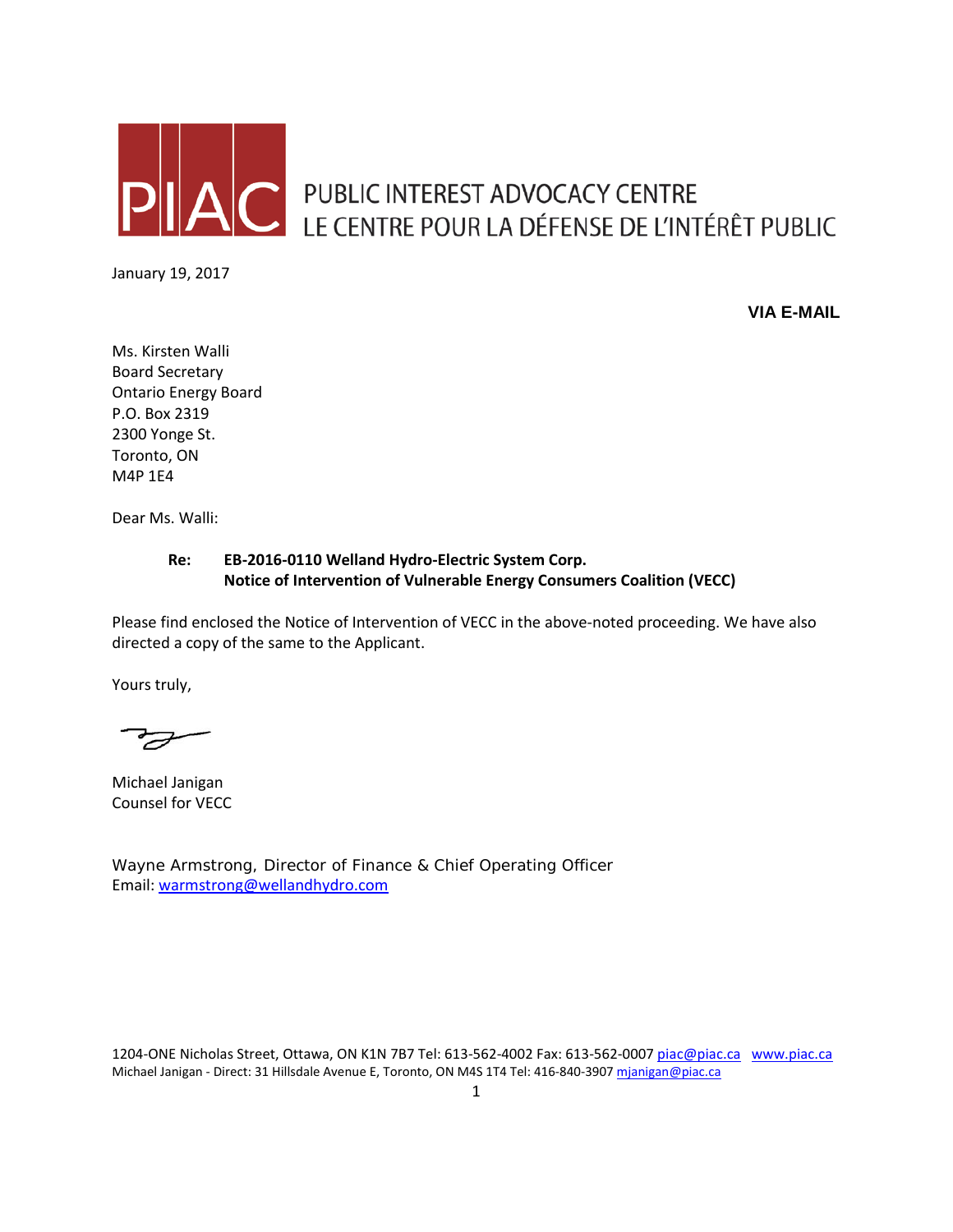#### **EB-2016-0110**

# **ONTARIO ENERGY BOARD IN THE MATTER OF AN APPLICATION BY WELLAND HYDRO-ELECTRIC SYSTEM CORP. 2017 DISTRIBUTION RATES**

## **NOTICE OF INTERVENTION OF THE VULNERABLE ENERGY CONSUMERS COALITION**

To: Ms. Kirsten Walli, Board Secretary

#### And to: **Wayne Armstrong, Director of Finance & Chief Operating Officer**

#### **IDENTITY OF THE INTERVENOR AND ITS MEMBERSHIP**

- 1. The Vulnerable Energy Consumers Coalition (VECC) hereby expresses its intention to intervene and participate in the above-mentioned proceeding. VECC consists of the following organizations:
	- (a) The Federation of Metro Tenants Association (FMTA)
	- (b) The Ontario Coalition of Senior Citizens' Organizations (OCSCO)
- 2. The Federation of the Metro Tenants Association (the "FMTA") is a non-profit corporation composed of over ninety-two affiliated tenants associations, individual tenants, housing organizations, and members of non-profit housing co-oops. In addition to encouraging the organization of tenants and the promotion of decent and affordable housing, the Federation provides general information, advice, and assistance to tenants. The address is:

500-27 Carlton Street Toronto, ON M5B 1L2

3. The Ontario Coalition of Senior Citizens' Organizations ("OCSCO") is a coalition of over 160 senior groups as well as individual members across Ontario. OCSCO represents the concerns of over 500,000 senior citizens through its group and individual members. OCSCO's mission is to improve the quality of life for Ontario's seniors. OCSCO's address is:

> 333 Wilson Avenue, Suite 406 Toronto, ON M3H 1T2

4. The coalition of the FMTA and OCSCO under the name VECC has the specific mandate of intervening in proceedings to advocate on behalf of the interests of Ontario's vulnerable consumers with respect to energy issues, primarily through intervention in regulatory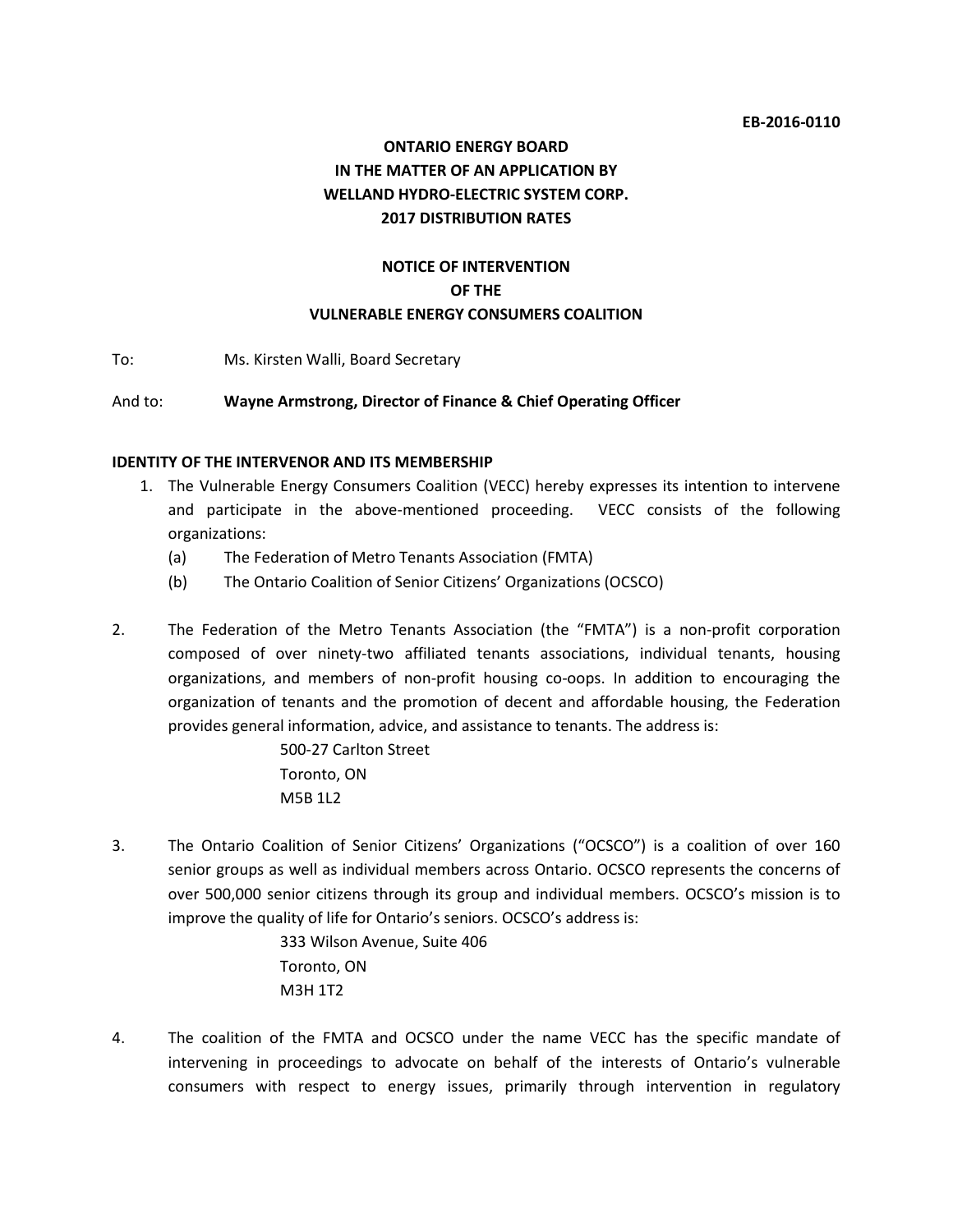proceedings at the Ontario Energy Board.

- 5. Although the organization is not itself a member of VECC, the Public Interest Advocacy Centre (PIAC) in Ottawa assists in the representation of the interests of vulnerable consumers by ensuring the availability of competent representation and consultant support to the VECC participation.
- 6. VECC is a frequent intervenor in Board proceedings. Our annual information filing can be found on the Board's website at:

[http://www.ontarioenergyboard.ca/oeb/Industry/Regulatory+Proceedings/Applications+Before](http://www.ontarioenergyboard.ca/oeb/Industry/Regulatory+Proceedings/Applications+Before+the+Board/Annual+Filings+-+Frequent+Intervenors) [+the+Board/Annual+Filings+-+Frequent+Intervenors](http://www.ontarioenergyboard.ca/oeb/Industry/Regulatory+Proceedings/Applications+Before+the+Board/Annual+Filings+-+Frequent+Intervenors)

## **INDIVIDUALS AUTHORIZED TO REPRESENT VECC IN THIS PROCEEDING**

7. The name & address of the agent authorized to receive documents on behalf of VECC is:

Mr. Michael Janigan Counsel Public Interest Advocacy Centre (PIAC) 31 Hillsdale Avenue, East Toronto, Ontario M4S 1T4 Mr. Janigan's Direct line: 416-840-3907 [mjanigan@piac.ca](mailto:mjanigan@piac.ca)

## PIAC Office: 613- 562-4002 (Donna Brady) Ext. 21

8. VECC requests that all correspondence and documentation also be electronically copied to VECC's consultants:

> Mark Garner (project manager) Econalysis Consulting Services 34 King Street East, Suite 630 Toronto, Ontario M5C 2X8 647-408-4501 (office) [markgarner@rogers.com](mailto:markgarner@rogers.com)

#### AND TO

Bill Harper Econalysis Consulting Services 34 King Street East, Suite 630 Toronto, Ontario M5C 2X8 416-348-0193 (office) [bharper@econalysis.ca](mailto:bharper@econalysis.ca)